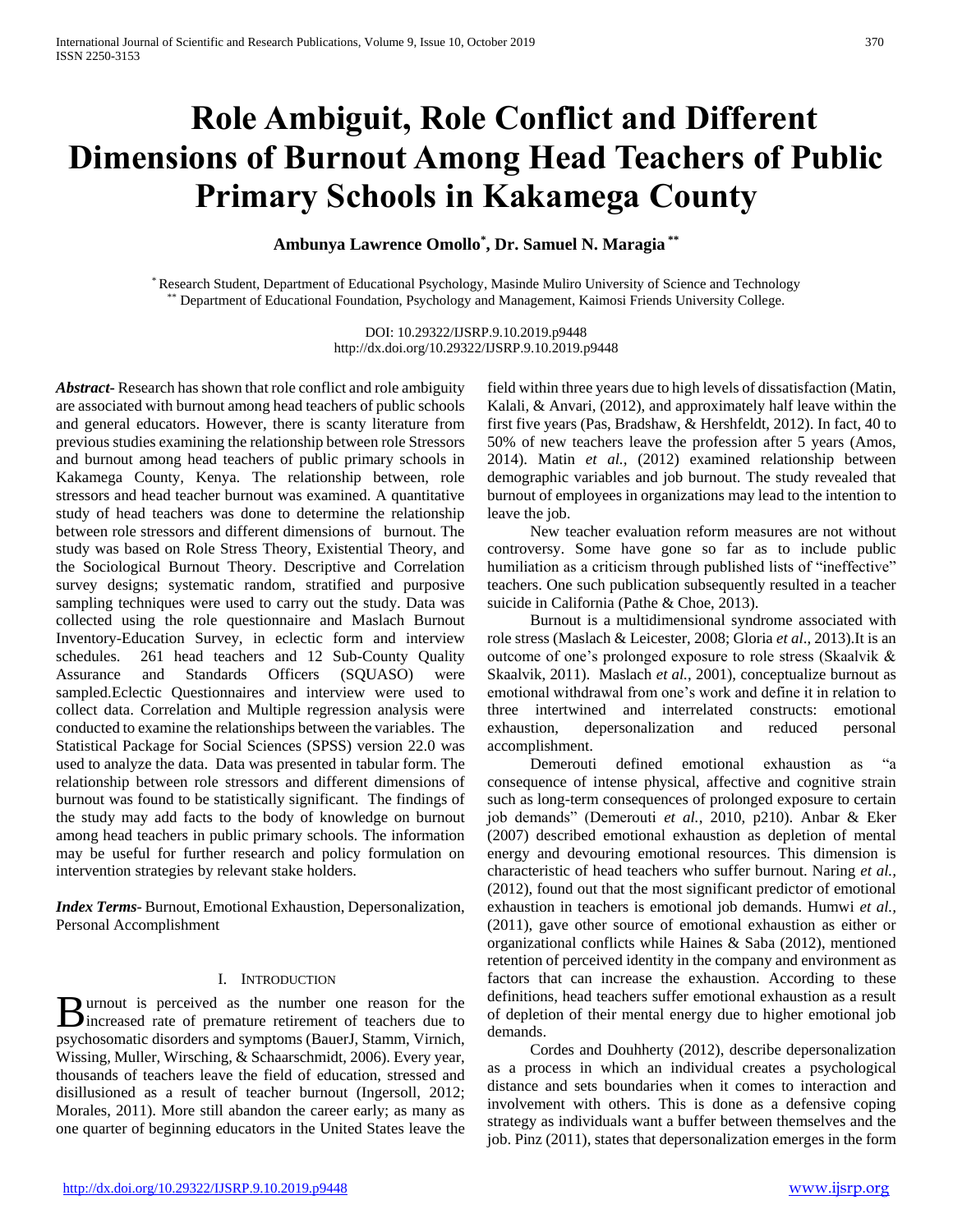of cynical and negative attitudes towards recipients of the service. Demerouti and Baker (2007), elaborate the MBI's depersonalization component: individual is becoming indifferent and alienates oneself from recipients of their services while simultaneously developing cynicism towards meaningfulness of their job. On the other hand, Ting Yu (2014), described reduced personal accomplishment as lack of achievement and productivity at work accompanied by evaluating oneself as incompetent. Reduced Personal accomplishment denotes the tendency to hold diminished feelings of achievement (Maslach & Leicester, 2008). Zolnierczyk-Zreda (2005), described it as the tendency to evaluate oneself negatively regarding one's competence and productivity and a lowered sense of self –efficacy.

## II. RESEARCH METHODOLOGY

 Mixed study design and method approach was used. Both descriptive and correlational research designs were to describe the phenomena and draw the relationships between the independent and dependent variables. Probability and non- probability sampling methods were used. Simple random sampling technique was used to obtain one- third of the Public Primary School head teachers for study. The selection was made from a list of schools obtained from the office of the County Director, Ministry of Education, and Kakamega County. Each school was assigned a random number from zero to the required  $n<sup>th</sup>$  value for each Sub-County until the required number (257) for the County was obtained. Stratified sampling technique was used to obtain a random sample of head teachers for study. The schools were arranged into homogenous strata.

 In non-probability sampling, purposive and saturated sampling techniques were used. Purposive sampling enabled the researcher to purposively target the head teachers in public primary schools for study. Purposive sampling technique (Neuman, 2014), was used because the respondents were especially knowledgeable about the question at hand (Denscombe, 2014; Krueger & Casey, 2015). Saturated Sampling technique was used to select a saturated sample of urban and sub-urban schools to increase their representativeness in the overall sample,since they are fewer compared to rural schools. The Role Stress Questionnaire, the Maslach Burnout Inventory-Education Survey (MBI-ES) and Semi-Structured Interview Schedules were used. The interview schedules were used separately to collect corroborative information from the Head Teachers and the Sub-County Quality Assurance and Standards Officers SCQASOs). The drop- and -pick approach was used in the administration and collection of the Questionnaires. Head teachers and Sub-County Quality Assurance and Standards Officers were privately and individually interviewed in their offices. Data analysis was guided by study objective. Statistical Package for Social Sciences (SPSS) version 26.0 was used to analyze the data. Correlation and Regression analysis were conducted to establish the relationship between role stressors and the three dimensions of burnout. Analyzed data was presented in tabular form discussed and recommendations made.

## III. RESULTS AND DISCUSSION

 The study intended to establish the relationship between role stressors and different dimensions of burnout among head teachers of public primary schools in Kakamega County. The results are presented in Table 1.0

# IV. CORRELATION BETWEEN ROLE STRESSORS AND DIFFERENT DIMENSIONS OF BURNOUT

 Correlation analysis was done to determine the strength and direction of the relationship between role stressors and different dimensions of burnout. To determine the correlation between role stressors and dimensions of burnout, all the variables were converted to the same scale. The findings were as shown in Table 1.0

| <b>Table 1.0: Correlation Matrix for Role Stressors and</b> |  |
|-------------------------------------------------------------|--|
| different Dimensions of Burnout                             |  |

|                      |                                   |             | <b>Exhaustio Depersonalisati Accomplishme</b> | <b>Personal</b> |
|----------------------|-----------------------------------|-------------|-----------------------------------------------|-----------------|
| <b>Role Stressor</b> |                                   | $\mathbf n$ | on                                            | nt              |
| Role                 | Pearson                           |             |                                               |                 |
|                      | Ambiguit Correlatio.232**         |             | $.311***$                                     | $.237**$        |
| y                    | n                                 |             |                                               |                 |
|                      | Sig. $(2-0.000)$<br>tailed)       |             | .000                                          | .000            |
|                      | N                                 | 254         | 254                                           | 254             |
| Role                 | Pearson                           |             |                                               |                 |
|                      | Conflict Correlatio.328**         |             | $.240**$                                      | .102            |
|                      | n                                 |             |                                               |                 |
|                      | Sig. $(2-0.000)$<br>tailed) $254$ |             | .000                                          | .105            |
|                      |                                   |             | 254                                           | 254             |

 From the results in table 1.0, it is evident that Role Stressors (Role ambiguity and Role Conflict) had a significant positive relationship with the three dimensions of burnout (Emotional Exhaustion, Depersonalisation and Personal Accomplishment), except for the correlation between Role conflict and Personal accomplishment which was given as r=.102,  $p = 0.105$ . Lyndsey (2009) posits that a coefficient between  $+1.0$ and  $+0.5$  or  $-1.0$  and  $-0.5$  indicated a strong relationship,  $+0.5$  >  $r \geq +0.3$  or  $-0.3 \geq r > -0.5$  revealed a moderate relationship,  $+0.3$  $> r \geq +0.1$  or,  $-0.1 \geq r > -0.3$  highlighted a weak relationship while  $+0.1 > r > -0.1$  indicates very weak relationship between two variables. We can therefore conclude that Role Ambiguity has a moderate positive relationship with the Depersonalization and a weak positive relationship with Emotional Exhaustion and Personal Accomplishment respectively. Role Conflict has a moderate positive relationship with Emotional Exhaustion and Depersonalization and a weak positive relationship with Personal Accomplishment respectively. A research conducted in Kenya, on occupational tedium among primary school teachers in Nyanza Province, found Emotional Exhaustion to be positively correlated with Role Ambiguity ( $r = .75$ ,  $p = .01$ ). The researcher also found a positive correlation between Depersonalization and Role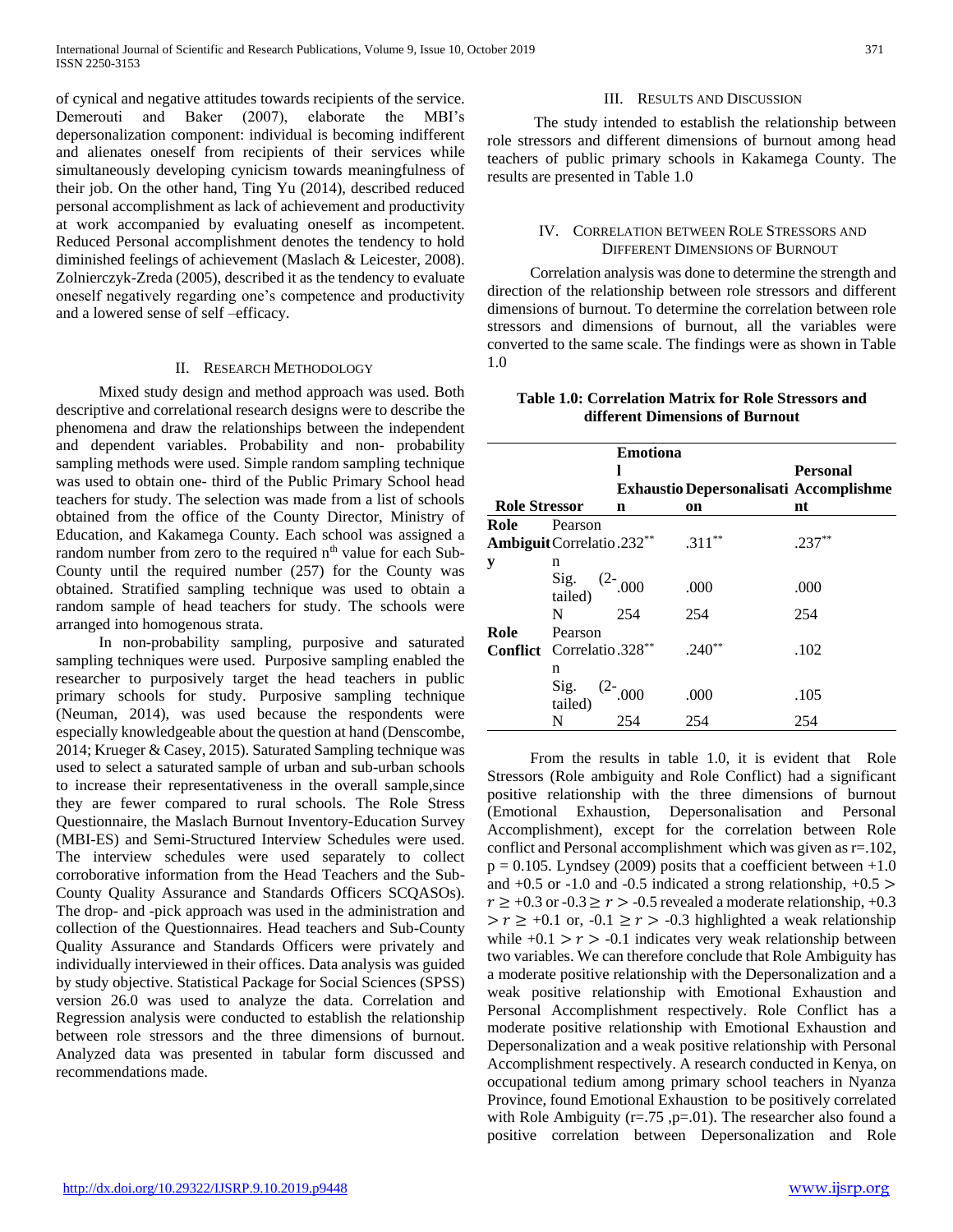Ambiguity  $(r=.87, p=.0.05)$ . He concluded teachers who experience role ambiguity tend to be callous towards pupils (Otieno, 2011). He however found that Personal Accomplishment was negatively correlated with Role Ambiguity(r=-.67, p=.01, showing that the higher the role ambiguity among teachers, the lower their perception of reduced personal accomplishment (Otieno, 2011).

# V. REGRESSION ANALYSIS TO DETERMINE THE RELATIONSHIP BETWEEN ROLE STRESSORS AND DIFFERENT DIMENSIONS OF BURNOUT

 Simple linear regression analysis was conducted to determine the relationship between role stressors on different dimensions of burnout. The findings are shown in Table 2.0.

| Table2.0: Simple Linear Regression Analysis to determine the Relationship between Role Stressors and different Dimensions |
|---------------------------------------------------------------------------------------------------------------------------|
| of Burnout among Head Teachers                                                                                            |

|                                |                | <b>ANOVA</b>      |       |                | <b>Regression Coefficients</b> |                              |        |            |
|--------------------------------|----------------|-------------------|-------|----------------|--------------------------------|------------------------------|--------|------------|
| <b>Model</b>                   |                | $\mathbf{F}$      | Sig.  | $\mathbb{R}^2$ | β                              | <b>Standardiz</b><br>ed Beta | t.     | <b>Sig</b> |
| <b>Emotional Exhaustion</b>    |                |                   |       |                |                                |                              |        |            |
| Model 1                        | Constant       | $F(1,252)=14.346$ | 0.000 | 0.054          | 4.421                          |                              | 10.316 | .000       |
|                                | Role Ambiguity |                   |       |                | .287                           | .232                         | 3.788  | .000       |
| Model 2                        | Constant       | $F(1,252)=30.445$ | 0.000 | 0.108          | 1.688                          |                              | 7.819  | .000       |
|                                | Role Conflict  |                   |       |                | .269                           | .328                         | 5.518  | .000       |
| <b>Depersonalization</b>       |                |                   |       |                |                                |                              |        |            |
| Model 1                        | Constant       | $F(1,252)=0.902$  | 0.000 | 0.096          | 1.167                          |                              | 8.779  | .000       |
|                                | Role Ambiguity |                   |       |                | .408                           | .311                         | 5.187  | .000       |
| Model 2                        | Constant       | $F(1,252)=15.465$ | 0.000 | 0.058          | .865                           |                              | 3.672  | .000       |
|                                | Role Conflict  |                   |       |                | .209                           | .240                         | 3.933  | .000       |
| <b>Personal Accomplishment</b> |                |                   |       |                |                                |                              |        |            |
| Model 1                        | Constant       | $F(1,252)=15.040$ | 0.000 | 0.056          | 4.931                          |                              | 50.086 | .000       |
|                                | Role Ambiguity |                   |       |                | .226                           | .237                         | 3.878  | .000       |
| Model 2                        | Constant       | $F(1,252)=2.646$  | 0.105 | 0.010          | 2.119                          |                              | 12.107 | .000       |
|                                | Role Conflict  |                   |       |                | .064                           | .102                         | 1.627  | .105       |

 The regression analysis results show that both Role ambiguity and Role Conflict had a statistically significant relationship with Emotional Exhaustion dimension of burnout among head teachers of public primary schools in Kakamega County(  $R^2 = .054$ ;  $F(1, 252) = 14.346$ ,  $\beta = 2.87$ , p <.05 for Role Ambiguity and R<sup>2</sup>= .108;  $F(1, 252)$  =30.445,  $\beta$  = 0.269, p< .05 for Role Conflict respectively). The findings reveal that Role ambiguity and Role Conflict explain 5.4% and 10.8% of the variance in the Emotional Exhaustion as indicated by  $R^2 = 0.054$ and  $R^2 = 0.108$ . The standardized beta coefficient,  $\beta = 0.232$ indicate that a unit change in Role Ambiguity leads to a 23.2% increase in the Emotional Exhaustion experienced by head teachers while, $\beta$ = 0.328 indicates that a unit change in Role Conflict leads to a 32.8% increase in the Emotional Exhaustion among head teachers. Some earlier researchers also found role conflict and role ambiguity strong predictors of burnout among human service providers.

 The findings agree with those of Cassandra (2015), who showed that role ambiguity and role conflict were significantly related with burnout among special and general educators. The study was based on Role Stress Theory in relation to the construct of burnout and multiple regression analyses performed to examine the relationship of role ambiguity and role conflict to each of the burnout scales. The regression analyses indicated that role ambiguity was significantly related to personal accomplishment in both special and general education co-teachers while emotional

exhaustion was significantly related to role conflict in both special and general education co-teachers. Thus the two role stressors showed a significant relationship with two dimensions of burnoutpersonal accomplishment and emotional exhaustion. Findings by Roohangiz *et al.,* (2014), in a quantitative and correlational study on the influence of Role Overload, Role Conflict and Role Ambiguity on occupational stress among nurses in selected Iranian Hospitals using a sample of 135 randomly selected nurses and analyzed using multiple regression analysis, showed that there was a significant, linear and positive relationship between role conflict, role ambiguity and occupational burnout. The results also showed that Role conflict was the strongest predictor to the occurrence of burnout.

 Concerning Depersonalisation among head teachers in the County, the significant regression analysis results ( $R^2 = .096$ ;  $F(1)$ . 252) =26.902,  $\beta$  = 0.408,  $t = 5.187$ , P< 0.05 for role ambiguity and R<sup>2</sup> = 0.058;  $F(1, 252) = 15.465$ ,  $\beta = 0.209$ ,  $t = 3.933$ , p< 0.05 for role conflict) as shown in table 2.0, indicate that both Role Ambiguity and Role Conflict had a statistically significant relationship with Depersonalisation among head teachers of public primary schools in the County. The standardized Beta coefficient,  $\beta$ = 0.311 indicates that a unit change in role ambiguity leads to a 31.1% increase in Depersonalization among head teachers in the County, while  $\beta = 0.240$  shows that a unit change in Role Conflict leads to a 24% increase in Depersonalisation among head teachers studied. Another earlier quantitative study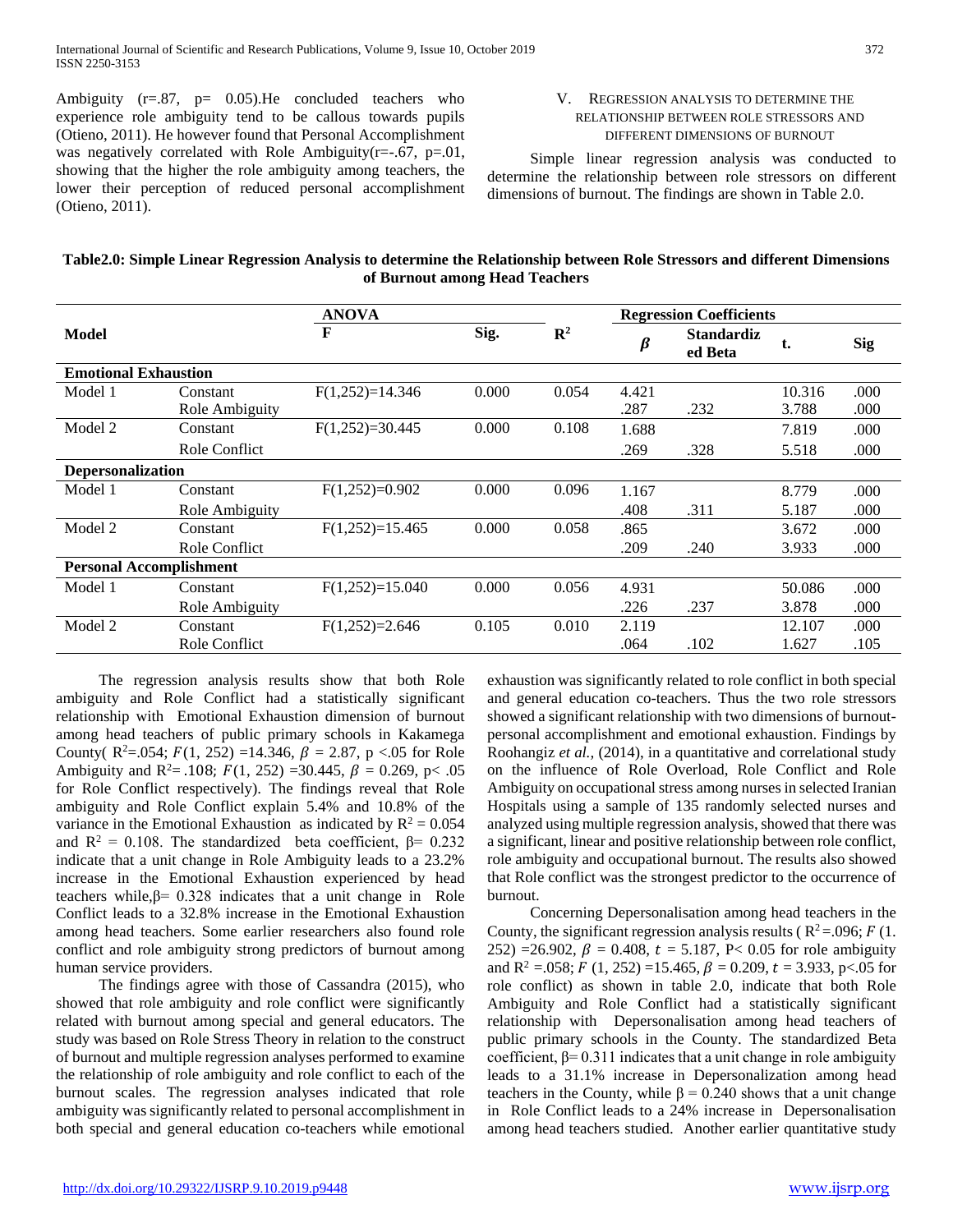of 562 teachers in 9 primary state schools in Greece, using the Burnout Inventory (MBI) and multiple regression analysis, revealed that of the dimensions of burnout, Emotional Exhaustion showed a statistically significant (positive) correlation with role conflict. Similarly, positive affect and degree of role clarity (Role conflict and Role ambiguity scale) showed statistically significant (negative) correlation with emotional exhaustion. Regression analysis performed with personal accomplishment as the dependent variable showed that the factors of Role ambiguity and positive affect contributed significantly to burnout (Amada, 2013).

 The regression analysis results on role stressors and Personal Accomplishment as shown in Table 2.0,reveal that role ambiguity had a statistically significant relationship with Personal Accomplishment among head teachers as indicated by a significant regression model;  $R^2 = 0.056$ ;  $F(1, 252) = 15.040$ ,  $\beta =$ 226,  $t = 3.878$ ,  $p \le 0.05$ . The findings highlight that Role ambiguity explains 5.6% of the variance in Personal accomplishment;  $R^2 = 0.056$ . From the regression analysis results in Table 2.0 on role ambiguity and Personal Accomplishment, the standardized beta coefficient,  $\beta = 0.237$  points out that a unit change in role ambiguity leads to a 23.7% increase in Reduced Personal Accomplishment among head teachers. Thus Role Ambiguity significantly predicted the occurrence of reduced accomplishment among head teachers in Kakamega County. Moreover, an earlier study by Cassandra (2015), revealed that role ambiguity and role conflict predicted burnout among teachers. The study examined the relationship between role stressors and the three dimensions of burnout and a multiple linear regression analysis was conducted to determine the relationship.

However, role conflict had no significant relationship with reduced Personal Accomplishment among head teachers of public primary schools in Kakamega County. This was indicated by an insignificant regression model;  $R^2$ =010; F (1, 252) = 2.646,  $\beta$  = 0.064,  $t = 1.627$ , p>.05. The findings revealed that Role conflict explained 1% of the variance in the Personal accomplishment as indicated by  $R^2 = 0.010$ . The standardized Beta coefficient,  $\beta =$ 0.102 indicate that a unit change in Role conflict leads to a 10.2% increase in the Personal Accomplishment among head teachers in the County.

 An earlier quantitative study found that Personal Accomplishment was negatively correlated with Role Ambiguity( $r=-.67$ ,  $p=.01$ , showing that the higher the role ambiguity among teachers, the lower their perception of personal accomplishment (Otieno, 2011).

## VI. CONCLUSIONS AND RECOMMENDATIONS

 From the correlation and regression analysis results it may be prudent to conclude that Role Stressors (Role ambiguity and Role Conflict) significantly predicted the occurrence of the three dimensions of burnout (Emotional Exhaustion, Depersonalisation and Personal Accomplishment), except for the relationship between Role conflict and Personal accomplishment which insignificant. This means that Role Conflict could not satisfactorily explain the occurrence of Reduced Personal Accomplishment among head teachers in the County.

 It is recommended that the Teachers Service Commission (TSC) invests in both preventive curative burnout mitigation strategies. These should include prior training before assumption

of office, in-service courses to head teachers on emerging issues related to job demands, development and upgrading of recreational facilities in all the public primary schools in the County and upstaging of the guidance and counselling services in schools.

 It is recommended that the employer thoroughly trains the head teachers on emerging roles. These include and are not limited to finance management and procurement, online registration of terminal examination candidates and teacher progressive evaluation.

### **REFERENCES**

- [1] Amada, D (2013).Combating the Downward Spiral: Burnout 'Support Networks and coping strategies of TESOL teachers at private language schools in Johnanesburg, Souh Africa: Unpublished Doctoral Thesis.Univesity of South Africa.
- [2] Bauer,J., Stamm, A., Virnich, K., Wissing, K., Muller, U., Wirsching, M. and Schaarschmidt,U.(2006).Correlation between burnout syndrome and psychological and psychosomatic symptoms among teachers. International Archives of Occupational and Environmental Health, 79,199-204
- [3] Bold, T. (2011). Does abolishing fees reduce school quality? Evidence from Kenya. Unpublished manuscript. Retrieved from Burnside, R. (2012). Stepping into someone else's shoes: The effects of empathy development on student behavior Rising Tide, 5, 1-14.
- [4] Gloria, C.T, Fawik, K. E and Steinhard, M.A. (2013). Positive affectivity predicts successful and unsuccessful adaptation to stress. Motivation and Education, 37, 185 – 193.
- [5] Ingersoll, R. (2012) Beginning teacher induction: What the data tell us. Phi Delta Kappan, 93(8), 47-51.doi:10.1177/003172171209300811.
- [6] Innstrand, S. T., Langballe, E. M., Falkum, E., and Aasland, O. G. (2011). Exploring within and between gender differences in burnout: 8 different occupational groups. International Archives of Occupational and Environmental Health, 84(7), 813-824.
- [7] Maslach, C., Schaufeli, W.B. and Leiter, M.P. (2001). Job burn-out. Annual Review of Psychology, 52(1),397-422.
- [8] Matin, H.Z., Kalali, N.S., and Anvari, M.R.A. (2012). Do demographic variables moderate the relationship between job burnout and its consequences? Iranian Journal of Management Studies; 5(1), 47-62.
- [9] Morales, A. I. R.,(2011). Factors that foster Latina English language learners. Nontraditional student resilience in higher education and their persistence in teacher education. (Doctoral dissertation, Kansas City State University).
- [10] Otieno, K. (2011). "Leadership Behaviour and Occupational Tedium Among Primary School Teachers in Nyanza Province, Kenya''. Unpublished thesis submitted in partial fulfillment of the requirements for the degree of Doctor of Philosophy in conflict resolution and management of Masinde Muliro University, Kenya.
- [11] Pas, E..T., Bradshaw, C.P., and Hershfeldt, P.A. (2012). Teacher- and schoollevel predictors of teacher efficacy and burnout: Identifying potential areas for support. Journal of School Psychology, 50, 129-145. doi: 10.1016/j.jsp.2011.07.003
- [12] Roohangiz,k .Zoharah,O.,Farhad ,A.Zainab,K (2014).The influence of role overload, role conflict and role ambiguity on occupational stress among nurses in selected Iranian Hospitals. International Journal of Asian Social Science, 4(1):34-40.
- [13] Skaalvik, E. M., and Skaalvik, S. (2011). Teacher job satisfaction and motivation to leave the teaching profession: Relations with context, feelings of belonging and emotional exhaustion.

#### **AUTHORS**

**First Author** – Ambunya Lawrence Omollo, Research Student, Department of Educational Psychology, Masinde Muliro University of Science and Technology